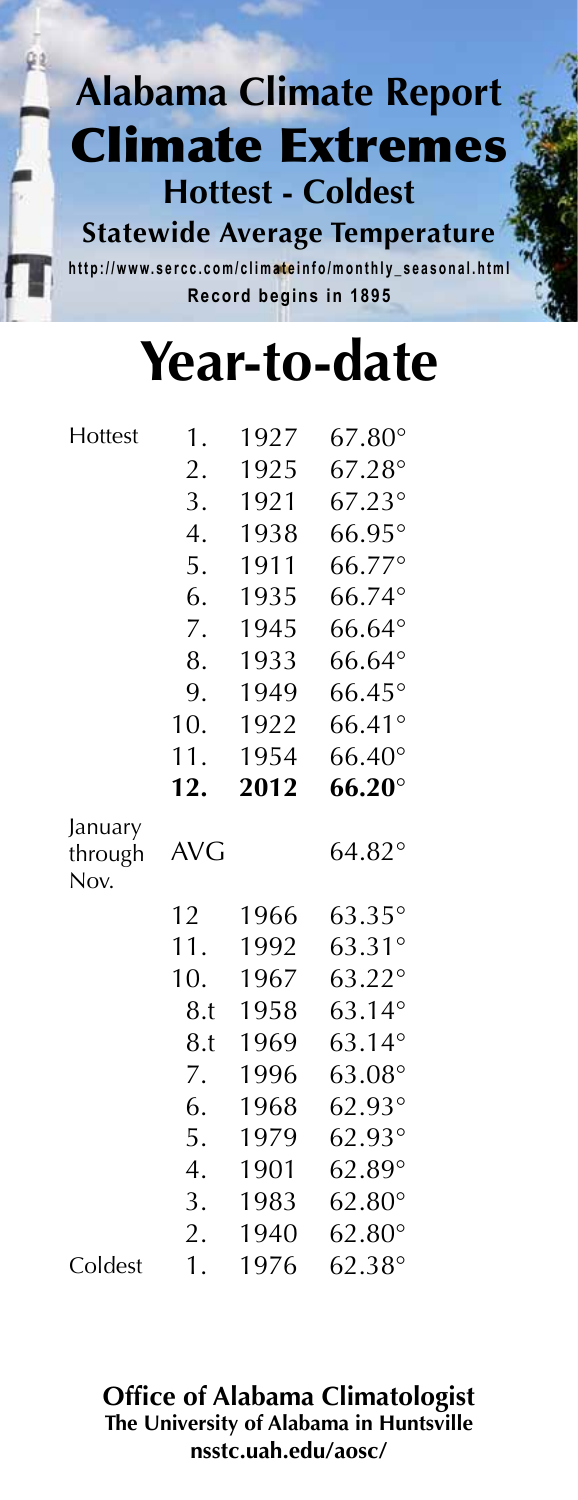**Statewide Average Temperature** http://www.sercc.com/climateinfo/monthly\_seasonal.html **Record begins in 1895**

### **January**

| Hottest | 1.         | 1950 | $60.3^\circ$   |
|---------|------------|------|----------------|
|         | 2.         | 1937 | $58.2^\circ$   |
|         | 3.         | 1974 | $55.3^\circ$   |
|         | 4.         | 1907 | $54.3^\circ$   |
|         | 5.         | 1949 | $54.0^\circ$   |
|         | 6.         | 1952 | $53.5^\circ$   |
|         | 7.         | 1932 | $53.1^{\circ}$ |
|         | 8.         | 1916 | $52.5^\circ$   |
|         | 9.         | 1933 | $52.3^\circ$   |
|         | 10.        | 1913 | $51.8^\circ$   |
|         | 11.        | 1923 | $51.7^\circ$   |
|         | 12.        | 2006 | $51.3^\circ$   |
|         | 22.        | 2012 | 49.9°          |
|         |            |      |                |
|         | <b>AVG</b> |      | $45.6^\circ$   |
|         | 12.        | 2010 | $39.8^\circ$   |
|         | 11.        | 1948 | 39.7°          |
|         | 10.        | 1961 | 39.7°          |
|         | 9.         | 1963 | $39.7^\circ$   |
|         | 8.         | 1905 | $39.1^\circ$   |
|         | 7.         | 1970 | $38.5^\circ$   |
|         | 6.         | 1979 | $38.3^\circ$   |
|         | 5.         | 1918 | $37.8^\circ$   |
|         | 4.         | 1985 | 37.7°          |
|         | 3.         | 1978 | $36.0^\circ$   |
|         | 2.         | 1977 | $33.8^\circ$   |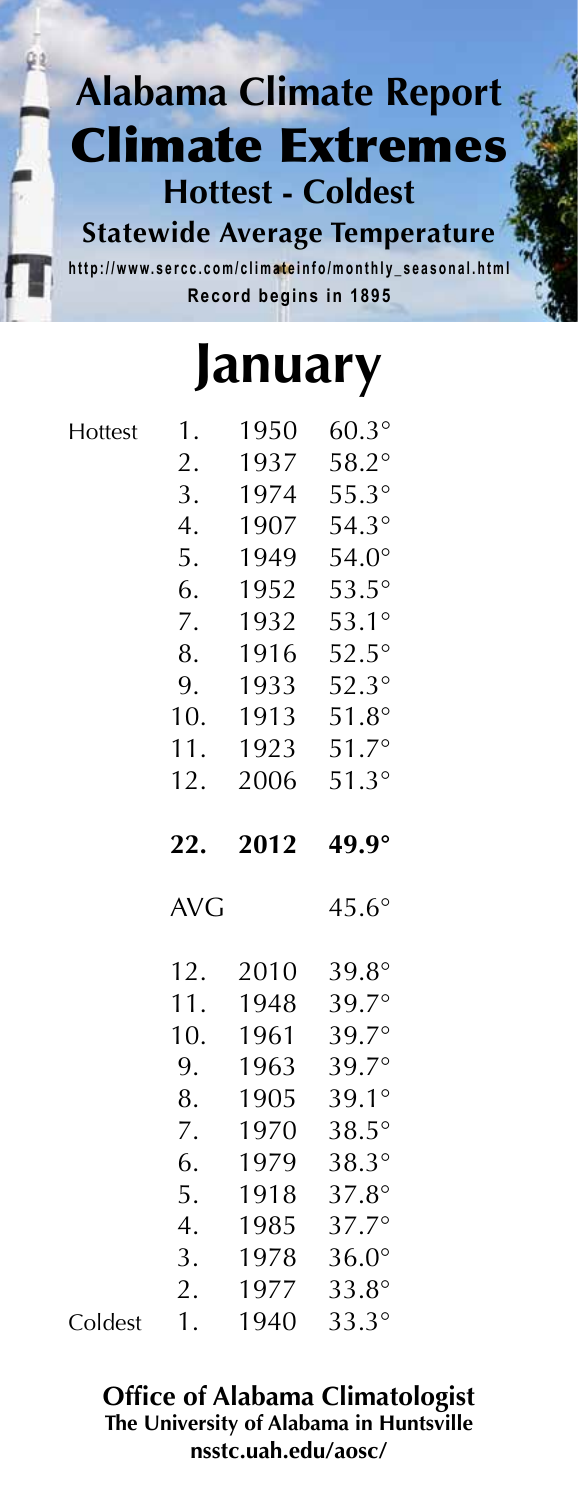**Statewide Average Temperature** http://www.sercc.com/climateinfo/monthly\_seasonal.html **Record begins in 1895**

# **February**

| Hottest | 1.         | 1927 | $58.3^\circ$                 |
|---------|------------|------|------------------------------|
|         | 2.         | 1932 | $58.0^\circ$                 |
|         | 3.         | 1957 | $56.9^\circ$                 |
|         | 4.         | 1962 | $55.7^\circ$                 |
|         | 5.         | 1990 | $54.7^\circ$                 |
|         | 6.         | 1938 | $54.7^\circ$                 |
|         | 7.         | 1944 | $54.6^\circ$                 |
|         | 8.         | 1950 | $54.4^\circ$                 |
|         | 9.         | 1911 | $54.2^\circ$                 |
|         | 10.        | 1956 | $54.1^\circ$                 |
|         | 11.        | 1922 | 53.9°                        |
|         | 12.        | 1949 | $53.8^\circ$                 |
|         | 27.        | 2012 | $51.4^\circ$                 |
|         | <b>AVG</b> |      | $48.1^{\circ}$               |
|         |            |      |                              |
|         | 12.        | 1912 | $42.8^\circ$                 |
|         | 11.        | 1964 | $42.7^{\circ}$               |
|         | 10.        | 1963 | $42.1^{\circ}$               |
|         | 9.         | 1947 | 41.9°                        |
|         | 8.         | 1902 | $40.6^\circ$                 |
|         | 7.         | 1968 | $40.5^\circ$                 |
|         | 6.         | 2010 | $40.1^\circ$                 |
|         | 5.         | 1899 | $39.9^\circ$                 |
|         | 4.         | 1905 | $39.5^\circ$                 |
|         | 3.         | 1978 | $39.0^\circ$                 |
|         | 2.         | 1958 | $38.6^\circ$<br>$37.6^\circ$ |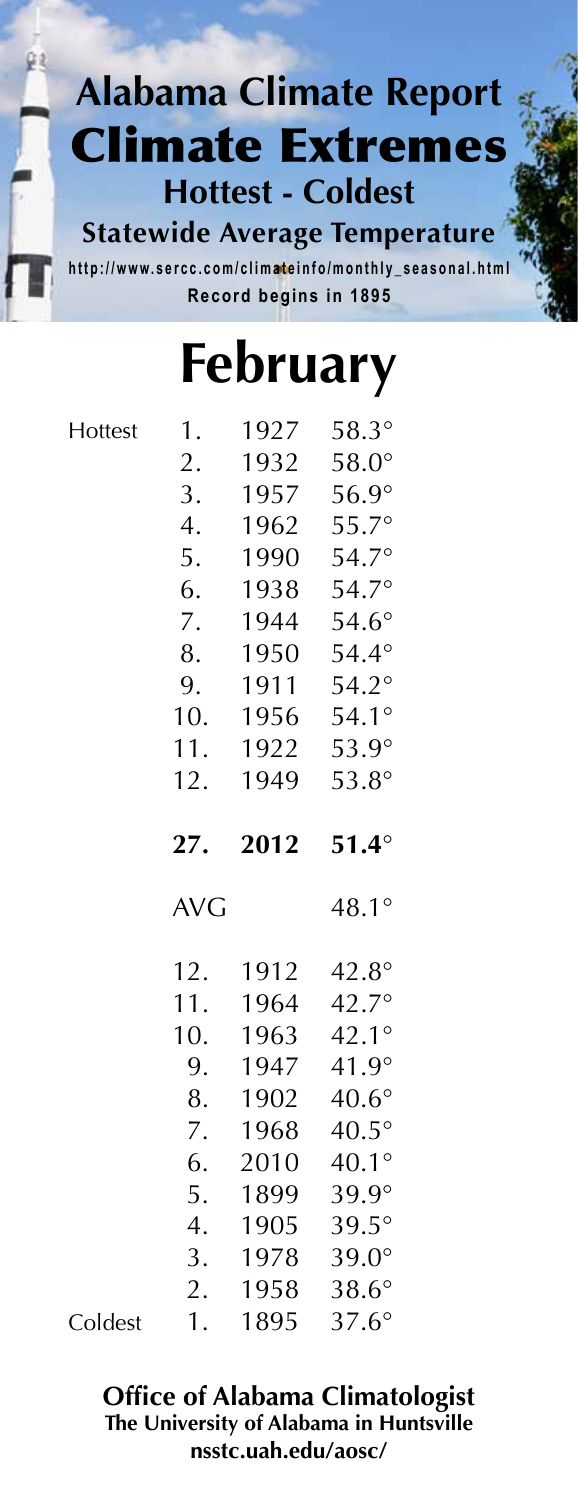**Statewide Average Temperature** http://www.sercc.com/climateinfo/monthly\_seasonal.html **Record begins in 1895**

**March**

**Hottest** 

| Hottest | 1.         | 1907 | $64.5^\circ$ |
|---------|------------|------|--------------|
|         | 2.         | 2012 | $64.3^\circ$ |
|         | 3.         | 1945 | $64.1^\circ$ |
|         | 4.         | 1921 | $63.5^\circ$ |
|         | 5.         | 1938 | $62.8^\circ$ |
|         | 6.         | 1908 | $62.2^\circ$ |
|         | 7.         | 1918 | $61.9^\circ$ |
|         | 8.         | 1935 | $61.5^\circ$ |
|         | 9.         | 1997 | $61.0^\circ$ |
|         | 10.        | 1910 | $61.0^\circ$ |
|         | 11.        | 1946 | $60.6^\circ$ |
|         | 12.        | 1897 | $60.2^\circ$ |
|         | <b>AVG</b> |      | $55.5^\circ$ |
|         | 12.        | 1924 | $50.9^\circ$ |
|         | 11.        | 2010 | $50.9^\circ$ |
|         | 10.        | 1996 | $50.6^\circ$ |
|         | 9.         | 1914 | $50.5^\circ$ |
|         | 8.         | 1971 | $50.2^\circ$ |
|         | 7.         | 1931 | 49.9°        |
|         | 6.         | 1941 | $49.6^\circ$ |
|         | 5.         | 1926 | $49.5^\circ$ |
|         | 4.         | 1947 | $49.4^\circ$ |
|         | 3.         | 1969 | 47.9°        |
|         | 2.         | 1915 | $46.8^\circ$ |
| Coldest | 1.         | 1960 | $45.5^\circ$ |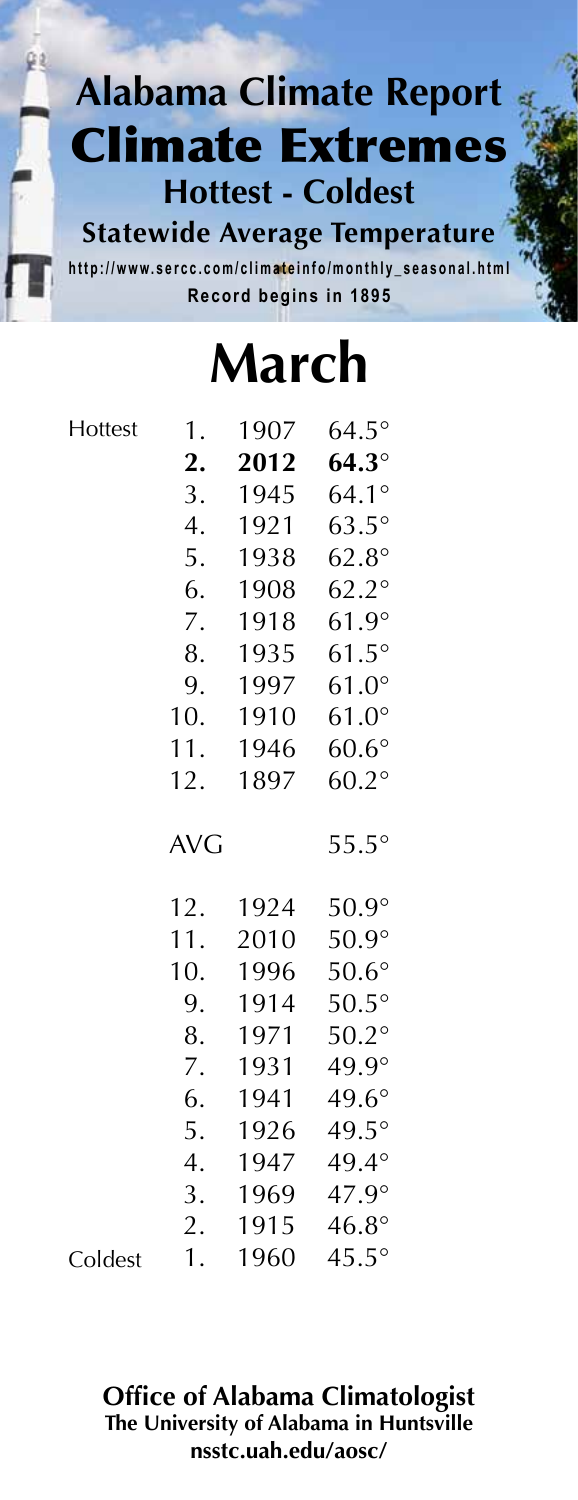**Statewide Average Temperature** http://www.sercc.com/climateinfo/monthly\_seasonal.html **Record begins in 1895**

**April**

|         |                  | $\mathbf{I}$<br>урт н |                              |
|---------|------------------|-----------------------|------------------------------|
| Hottest | 1.               | 1967                  | $68.1^\circ$                 |
|         | 2.               | 1896                  | $67.9^\circ$                 |
|         | 3.               | 1925                  | $67.8^\circ$                 |
|         | 4.               | 1927                  | $67.7^{\circ}$               |
|         | 5.               | 1954                  | $67.7^{\circ}$               |
|         | 6.               | 2006                  | $67.5^\circ$                 |
|         | 7.               | 1948                  | $67.4^\circ$                 |
|         | 8.               | 1908                  | $66.9^\circ$                 |
|         | 9.               | 1981                  | $66.9^\circ$                 |
|         | 10.              | 1999                  | $66.8^\circ$                 |
|         | 11.              | 1922                  | $66.5^\circ$                 |
|         | 12.              | 2002                  | $66.5^\circ$                 |
|         | 29.              | 2012                  | $64.7^\circ$                 |
|         | <b>AVG</b>       |                       | $63.0^\circ$                 |
|         | 12.              | 1904                  | $60.0^\circ$                 |
|         | 11.              | 1987                  | $60.0^\circ$                 |
|         | 10.              | 1950                  | $59.8^\circ$                 |
|         | 9.               | 1996                  | 59.7°                        |
|         | 8.               | 1928                  | $59.4^\circ$                 |
|         | 7.               | 1961                  | $58.9^\circ$                 |
|         | 6.               | 1997                  | $58.6^\circ$                 |
|         | 5.               | 1993                  | $58.4^\circ$                 |
|         | $\overline{4}$ . | 1907                  | $58.3^\circ$                 |
|         |                  |                       |                              |
|         | 3.               | 1898                  | $58.1^\circ$                 |
|         | 2.               | 1983                  | $57.5^\circ$<br>$57.4^\circ$ |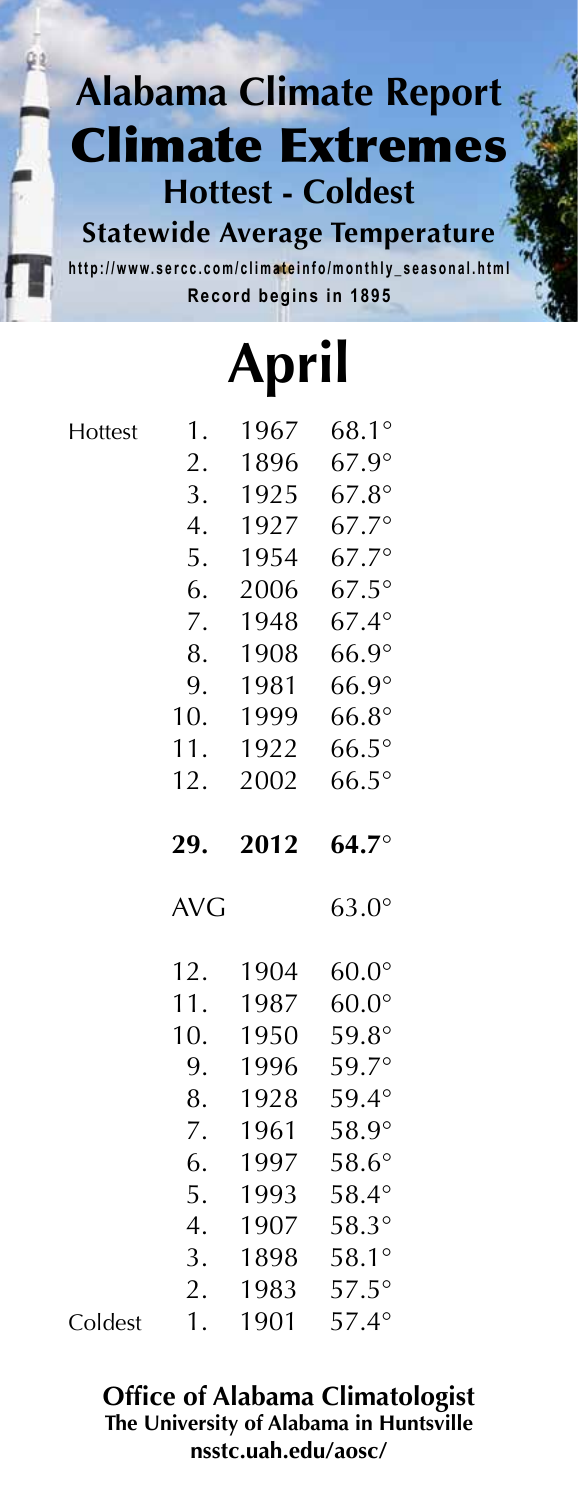**Statewide Average Temperature** http://www.sercc.com/climateinfo/monthly\_seasonal.html **Record begins in 1895**

**May**

|         |                  | IV LA Y      |                              |
|---------|------------------|--------------|------------------------------|
| Hottest | 1.               | 1933         | $76.1^\circ$                 |
|         | 2.               | 1899         | $75.8^\circ$                 |
|         | 3.               | 1896         | $75.7^\circ$                 |
|         | $\overline{4}$ . | 1962         | $75.4^\circ$                 |
|         | 5.               | 1902         | $75.3^\circ$                 |
|         | 6.               | 1905         | $74.4^\circ$                 |
|         | 7.               | 1950         | $74.3^\circ$                 |
|         | 8.               | 1915         | $74.2^\circ$                 |
|         | 9.               | 1953         | $74.2^\circ$                 |
|         | 10.              | 1943         | $73.8^\circ$                 |
|         | 11.              | 2000         | $73.8^\circ$                 |
|         | 12.              | 1955         | $73.4^{\circ}$               |
|         | 13.              | 2012         | $73.4^\circ$                 |
|         | AVG 70.9         |              |                              |
|         | 12.              | 1988         | $68.0^\circ$                 |
|         | 11.              | 1992         | $67.8^\circ$                 |
|         | 10.              | 1961         | $67.8^\circ$                 |
|         | 9.               | 1960         | $67.7^{\circ}$               |
|         | 8.               | 1924         | $67.6^\circ$                 |
|         | 7.               | 1973         | $67.5^\circ$                 |
|         | 6.               | 1981         | $67.2^\circ$                 |
|         |                  |              |                              |
|         | 5.               | 1997         | $67.0^\circ$                 |
|         | 4.               | 1971         | $66.6^\circ$                 |
|         | 3.               | 1954         | $66.4^\circ$                 |
|         | 2.<br>1.         | 1917<br>1976 | $65.9^\circ$<br>$65.2^\circ$ |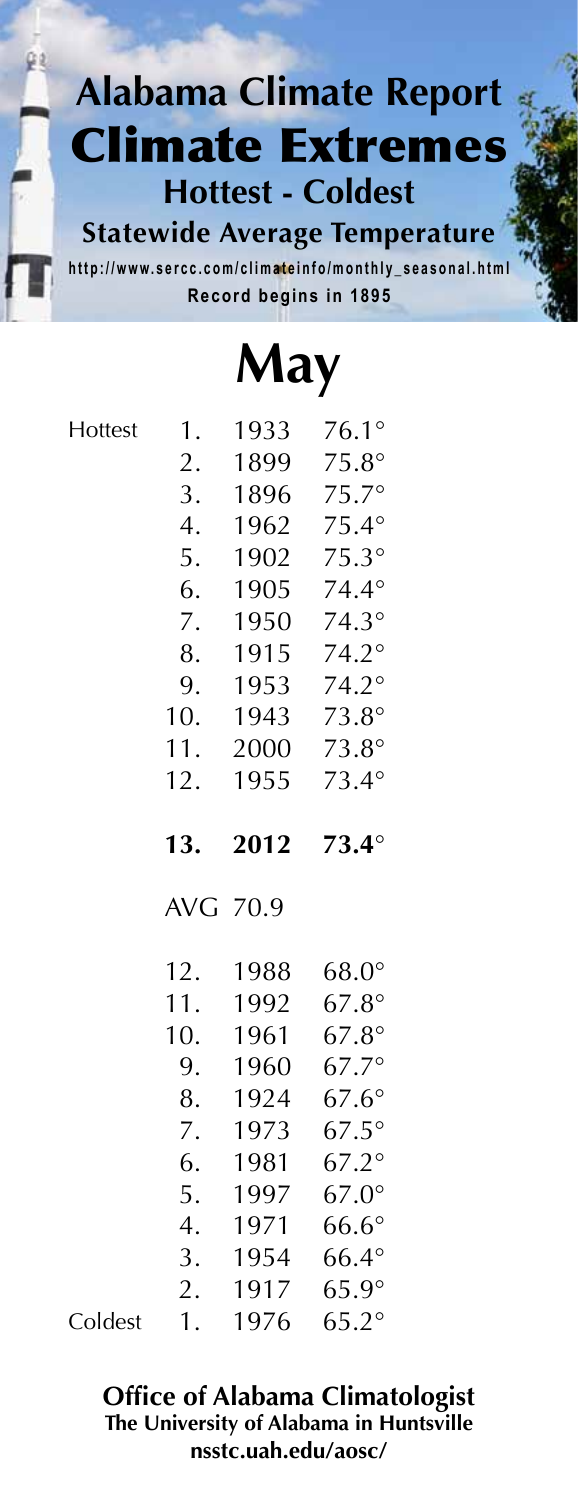**Statewide Average Temperature** http://www.sercc.com/climateinfo/monthly\_seasonal.html **Record begins in 1895**

### **June**

**Hottest** 

Coldest

| 1.         | 1914         | $82.9^\circ$                 |
|------------|--------------|------------------------------|
| 2.         | 1952         | $82.4^\circ$                 |
| 3.         | 1943         | $81.5^\circ$                 |
| 4.         | 2011         | $81.3^\circ$                 |
| 5.         | 1936         | $80.9^\circ$                 |
| 6.         | 1925         | $80.9^\circ$                 |
| 7.         | 1897         | $80.9^\circ$                 |
| 8.         | 1902         | $80.8^\circ$                 |
| 9.         | 1953         | $80.8^\circ$                 |
| 10.        | 2010         | $80.8^\circ$                 |
| 11.        | 1944         | $80.8^\circ$                 |
| 12.        | 1921         | $80.8^\circ$                 |
| <b>AVG</b> |              | $77.7^\circ$                 |
|            |              |                              |
| 42.        | 2012         | $77.0^\circ$                 |
| 12.        | 1995         | $75.0^\circ$                 |
| 11.        | 1972         | $75.0^\circ$                 |
| 10.        | 1912         | $74.8^\circ$                 |
| 9.         | 1992         | $74.8^\circ$                 |
| 8.         | 1976         | $74.6^\circ$                 |
| 7.         | 1966         | $74.5^\circ$                 |
| 6.         | 1983         | $74.3^\circ$                 |
| 5.         | 1961         | $74.0^\circ$                 |
| 4.         | 1997         | $73.9^\circ$                 |
| 3.         | 1974         | $73.5^\circ$                 |
| 2.<br>1.   | 1955<br>1903 | $73.4^\circ$<br>$73.2^\circ$ |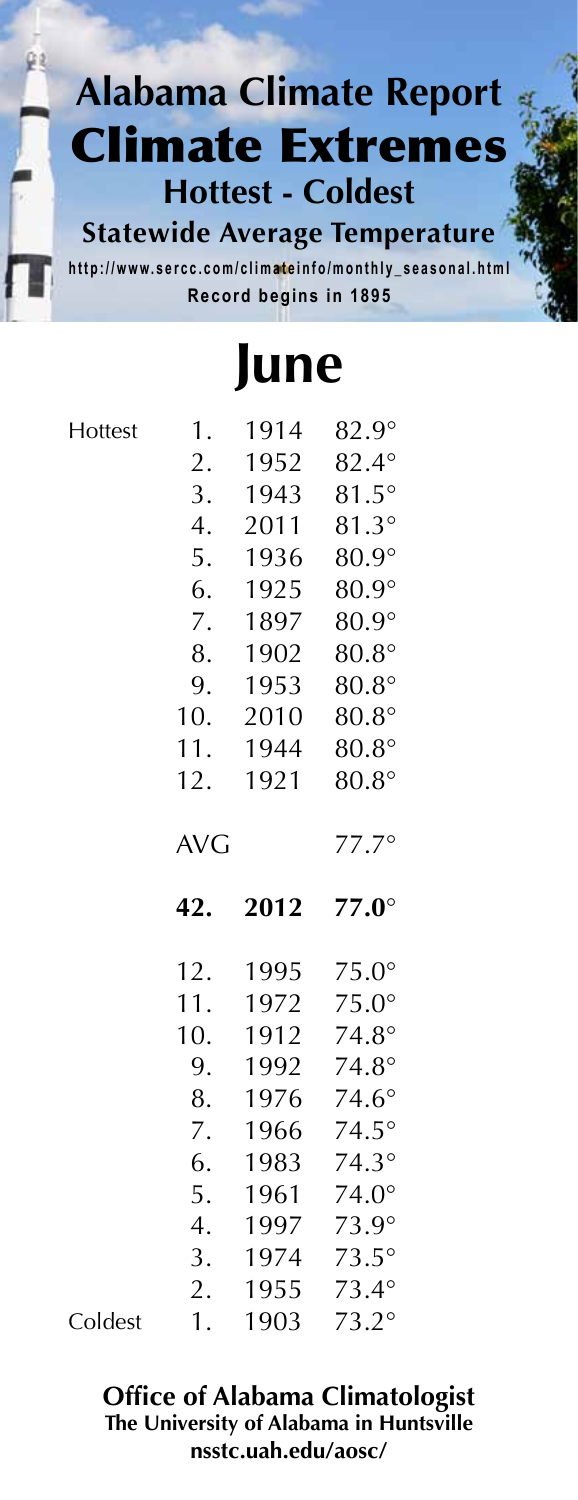**Statewide Average Temperature** http://www.sercc.com/climateinfo/monthly\_seasonal.html **Record begins in 1895**

# **July**

**Hottest** 

Coldest

| 1.         | 1930         | $83.5^\circ$                 |
|------------|--------------|------------------------------|
| 2.         | 1932         | $82.8^\circ$                 |
| 3.         | 1952         | $82.7^\circ$                 |
| 4.         | 2010         | $82.7^\circ$                 |
| 5.         | 1902         | $82.6^\circ$                 |
| 6.         | 1954         | $82.6^\circ$                 |
| 7.         | 1980         | $82.6^\circ$                 |
| 8.         | 1986         | $82.3^\circ$                 |
| 9.         | 1901         | $82.1^{\circ}$               |
| 10.        | 1993         | $82.0^\circ$                 |
| 11.        | 2000         | $82.0^\circ$                 |
| 12.        | 2006         | $82.0^\circ$                 |
|            |              |                              |
| 16.        | 2012         | $81.7^\circ$                 |
|            |              |                              |
| <b>AVG</b> |              | $80.0^\circ$                 |
|            |              |                              |
| 12.        | 1963         | 78.1°                        |
| 11.        | 1964         | $78.1^\circ$                 |
| 10.        | 1961<br>1971 | $78.0^\circ$                 |
| 9.<br>8.   | 2009         | $78.0^\circ$                 |
| 7.         | 1918         | $78.0^\circ$<br>$77.9^\circ$ |
| 6.         | 1975         | $77.9^\circ$                 |
| 5.         | 1911         | $77.8^\circ$                 |
| 4.         | 1972         | $77.6^\circ$                 |
| 3.         | 1994         | $77.4^\circ$                 |
| 2.         | 1947         | $77.2^\circ$                 |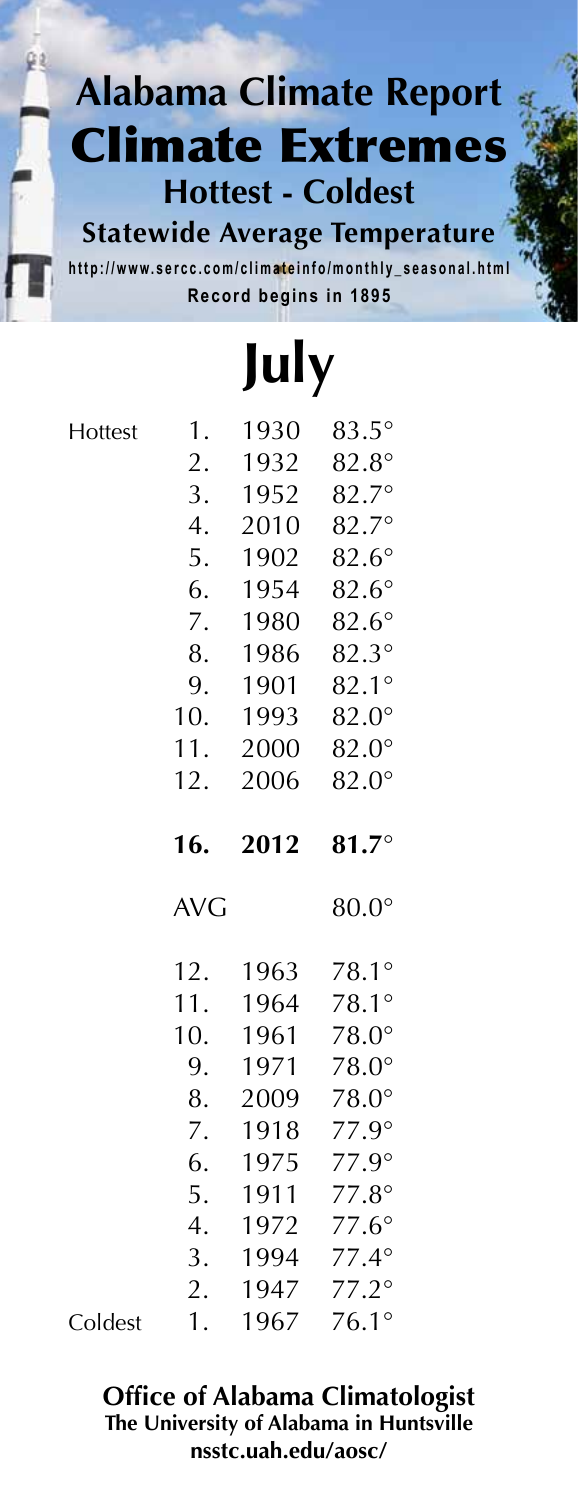**Statewide Average Temperature** http://www.sercc.com/climateinfo/monthly\_seasonal.html **Record begins in 1895**

|  | <b>August</b> |
|--|---------------|
|--|---------------|

| Hottest | 1.   | 2007 | $84.6^\circ$                 |
|---------|------|------|------------------------------|
|         | 2.   | 1954 | 83.7°                        |
|         | 3.   | 2010 | 83.2°                        |
|         | 4.   | 1951 | $82.8^\circ$                 |
|         | 5.   | 2006 | 82.4°                        |
|         | 6.   | 1896 | $82.0^\circ$                 |
|         | 7.   | 1902 | $82.0^\circ$                 |
|         | 8.   | 1943 | $82.0^\circ$                 |
|         | 9.   | 1999 | $81.8^\circ$                 |
|         | 10.  | 2011 | $81.8^\circ$                 |
|         | 11.  | 1924 | 81.7°                        |
|         | 12.  | 1995 | $81.7^{\circ}$               |
|         | Ave. |      | $79.5^\circ$                 |
|         |      |      |                              |
|         | 23.  | 2012 | $78.3^\circ$                 |
|         | 12.  | 1966 | $77.6^\circ$                 |
|         | 11.  | 1973 | $77.6^\circ$                 |
|         | 10.  | 1997 | $77.6^\circ$                 |
|         | 9.   | 1961 | $77.5^\circ$                 |
|         | 8.   | 1920 | $77.4^\circ$                 |
|         | 7.   | 1984 | $77.2^\circ$                 |
|         | 6.   | 1969 | $77.1^{\circ}$               |
|         | 5.   | 1976 | $77.1^\circ$                 |
|         | 4.   | 1994 | $77.0^\circ$                 |
| Coldest | 3.   | 2004 | $76.4^\circ$                 |
|         | 2.   | 1992 | $75.7^\circ$<br>$75.4^\circ$ |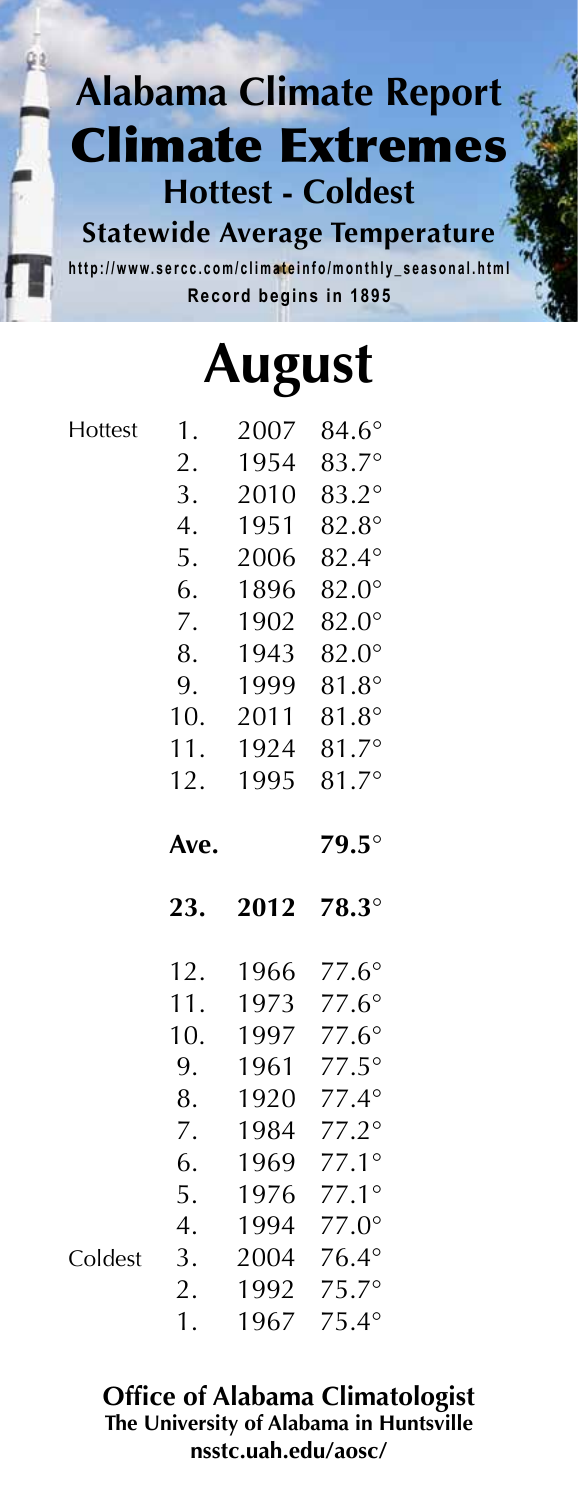**Statewide Average Temperature** http://www.sercc.com/climateinfo/monthly\_seasonal.html **Record begins in 1895**

# **September**

Hotte

| Hottest | 1.         | 1925 | 83.1°                        |
|---------|------------|------|------------------------------|
|         | 2.         | 1921 | $80.8^\circ$                 |
|         | 3.         | 1911 | $80.0^\circ$                 |
|         | 4.         | 1931 | 79.4°                        |
|         | 5.         | 1933 | 79.3°                        |
|         | 6.         | 1926 | $79.0^\circ$                 |
|         | 7.         | 1954 | $78.6^\circ$                 |
|         | 8.         | 1936 | 78.2°                        |
|         | 9.         | 1906 | 78.1°                        |
|         | 10.        | 1980 | 78.1°                        |
|         | 11.        | 1895 | $77.9^\circ$                 |
|         | 12.        | 1945 | $77.8^\circ$                 |
|         | <b>AVG</b> |      | $74.7^\circ$                 |
|         |            |      |                              |
|         | 35.        | 2012 | $73.0^\circ$                 |
|         | 12.        | 1982 | $72.0^\circ$                 |
|         | 11.        | 2001 | $72.0^\circ$                 |
|         | 10.        | 1994 | $72.0^\circ$                 |
|         | 9.         | 1976 | $72.0^\circ$                 |
|         | 8.         | 1901 | $72.0^\circ$                 |
|         | 7.         | 1996 | $71.9^\circ$                 |
|         | 6.         | 1983 | $71.7^{\circ}$               |
|         | 5.         | 1981 | $71.4^{\circ}$               |
|         | 4.         | 1974 | $70.7^\circ$                 |
|         | 3.         | 1975 | $70.2^\circ$                 |
|         | 2.         | 1918 | $69.7^\circ$<br>$68.9^\circ$ |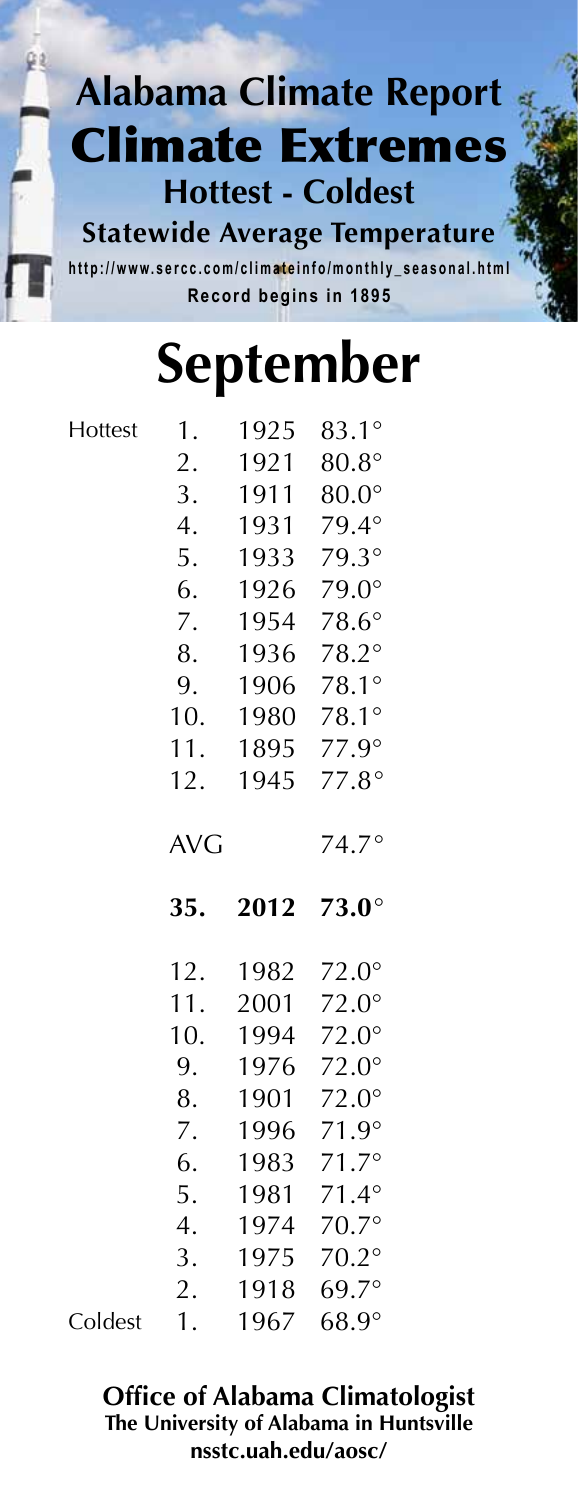**Statewide Average Temperature** http://www.sercc.com/climateinfo/monthly\_seasonal.html **Record begins in 1895**

# **October**

| Hottest | 1.         | 1919      | $74.0^\circ$ |
|---------|------------|-----------|--------------|
|         | 2.         | 1941      | $71.5^\circ$ |
|         | 3.         | 1949      | $70.0^\circ$ |
|         | 4.         | 1947      | 69.7°        |
|         | 5.         | 1984      | $69.2^\circ$ |
|         | 6.         | 1900      | $68.7^\circ$ |
|         | 7t.        | 1911      | $68.6^\circ$ |
|         | 7t.        | 1918      | $68.6^\circ$ |
|         | 9.         | 2004      | $68.2^\circ$ |
|         | 10.        | 1931      | 68.1°        |
|         | 11t.       | 2002      | $67.8^\circ$ |
|         | 11t.       | 1985      | $67.8^\circ$ |
|         | <b>AVG</b> |           | $64.1^\circ$ |
|         |            |           |              |
|         | 34.        | 2012      | $62.4^\circ$ |
|         |            | 11t. 2011 | $60.4^\circ$ |
|         | 11t.       | 1908      | $60.4^\circ$ |
|         | 11t.       | 2001      | $60.4^\circ$ |
|         | 9t.        | 1980      | $60.2^\circ$ |
|         | 9t.        | 1977      | $60.2^\circ$ |
|         | 8.         | 1974      | $60.1^\circ$ |
|         | 7.         | 1964      | $59.8^\circ$ |
|         | 6.         | 1957      | $59.6^\circ$ |
|         | 5.         |           | 1988 59.1°   |
|         | 4.         | 1952      | $58.3^\circ$ |
|         | 3.         |           | 1917 58.0°   |
|         | 2.         | 1976      | $57.9^\circ$ |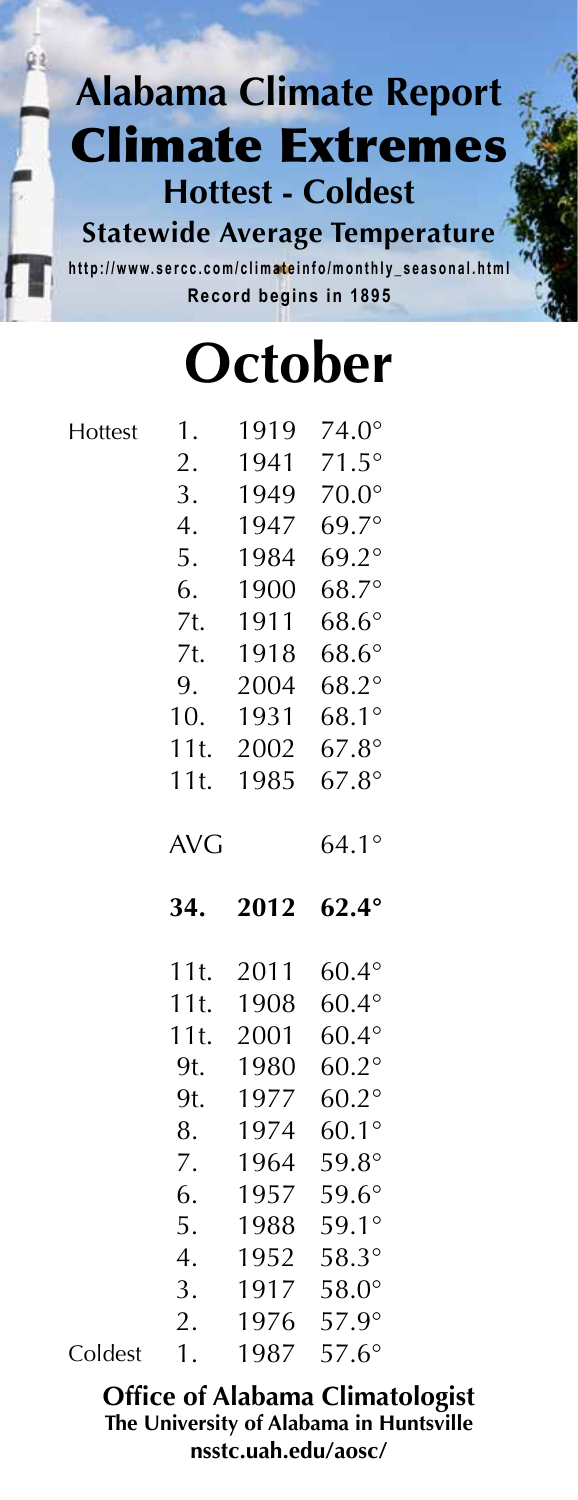**Statewide Average Temperature** http://www.sercc.com/climateinfo/monthly\_seasonal.html **Record begins in 1895**

# **November**

| Hottest | 1.         | 1985 | $61.5^\circ$          |
|---------|------------|------|-----------------------|
|         | 2.         | 1931 | $60.4^\circ$          |
|         | 3.t        | 1927 | $60.0^\circ$          |
|         | 3.t        | 1946 | $60.0^\circ$          |
|         | 5.t        | 1909 | 59.4°                 |
|         | 5.t        | 1978 | 59.4°                 |
|         | 7.t        | 1986 | $58.8^\circ$          |
|         | 7.t        | 2001 | $58.8^\circ$          |
|         | 9.         | 2003 | $58.0^\circ$          |
|         | 10.t       | 1921 | $57.8^\circ$          |
|         | 10.t       | 1994 | $57.8^\circ$          |
|         | 12         | 1973 | 57.7°                 |
|         | <b>AVG</b> |      |                       |
|         | 29.        | 2012 | $51.4^\circ$          |
|         | 10.t       | 1911 | $50.1^\circ$          |
|         | 10.t       | 1991 | $50.1^\circ$          |
|         | 10.t       | 1926 | $50.1^\circ$          |
|         | 10.t       | 1912 | $50.1^\circ$          |
|         |            |      |                       |
|         | 9.         | 1898 | 49.9°                 |
|         | 8.         | 1997 | 49.8°                 |
|         | 7.         | 1932 | 49.7°                 |
|         | 6.         | 1970 | 49.5°                 |
|         | 5.         | 1995 | 49.4°                 |
|         | 3.t        | 1950 | 49.3°                 |
|         | 3.t        | 1951 | 49.3°                 |
|         | 2.<br>1.   | 1901 | 48.7°<br>$46.0^\circ$ |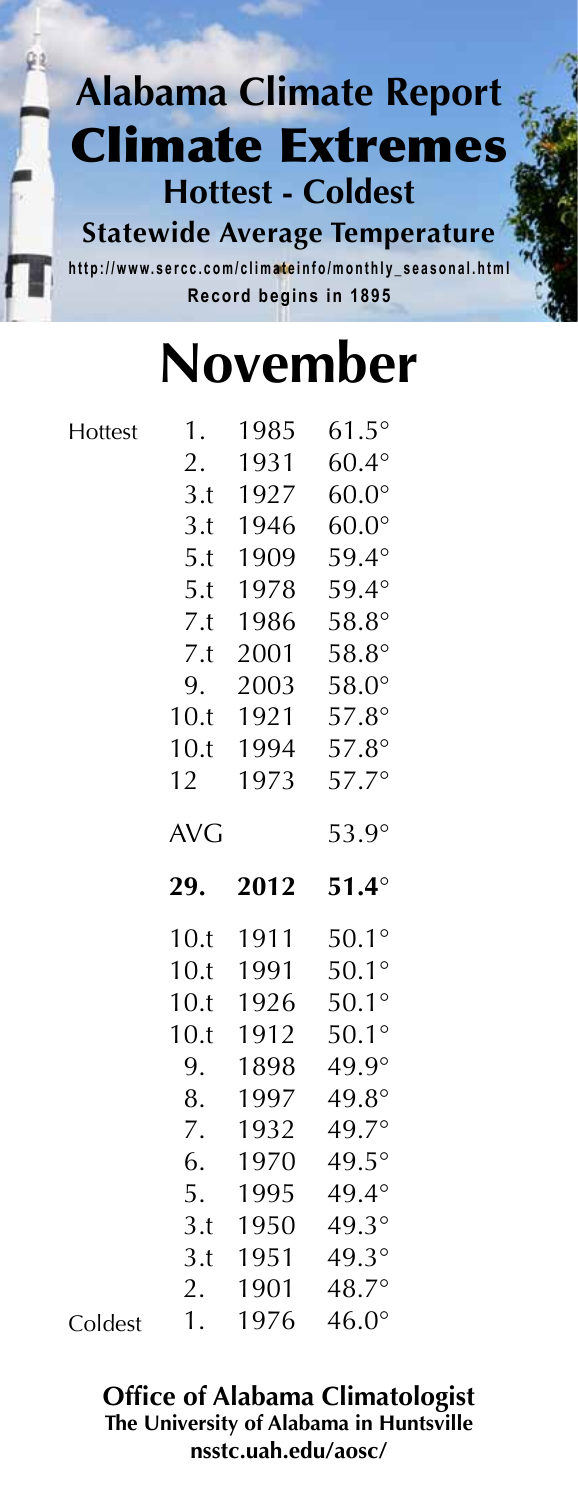**Statewide Average Temperature** http://www.sercc.com/climateinfo/monthly\_seasonal.html **Record begins in 1895**

# **December**

| Hottest | 1.         | 1933 | $56.4^\circ$   |
|---------|------------|------|----------------|
|         | 2.         | 1931 | $55.6^\circ$   |
|         | 3.         | 1971 | $55.3^\circ$   |
|         | 4.         | 1984 | $55.2^\circ$   |
|         | 5.         | 1956 | $54.7^{\circ}$ |
|         | 6.         | 1923 | $54.3^\circ$   |
|         | 7.         | 1922 | $54.1^\circ$   |
|         | 8.         | 1982 | $52.5^\circ$   |
|         | 9.         | 1926 | $51.6^\circ$   |
|         | 10.        | 1998 | $51.4^\circ$   |
|         | 11.        | 2007 | $51.4^\circ$   |
|         | 12.        | 1946 | $51.1^\circ$   |
|         | 34.        | 2011 | 49.2°          |
|         |            |      |                |
|         | <b>AVG</b> |      | $46.9^\circ$   |
|         | 12.        | 1985 | $42.0^\circ$   |
|         | 11.        | 1983 | $42.0^\circ$   |
|         | 10.        | 1901 | 41.7°          |
|         | 9.         | 1945 | $41.2^{\circ}$ |
|         | 8.         | 1909 | $40.8^\circ$   |
|         | 7.         | 1903 | $40.8^\circ$   |
|         | 6.         | 1935 | $40.6^\circ$   |
|         | 5.         | 2010 | $40.2^\circ$   |
|         | 4.         | 1917 | $40.0^\circ$   |
|         | 3.         | 2000 | $39.1^\circ$   |
|         | 2.         | 1989 | 38.4°          |